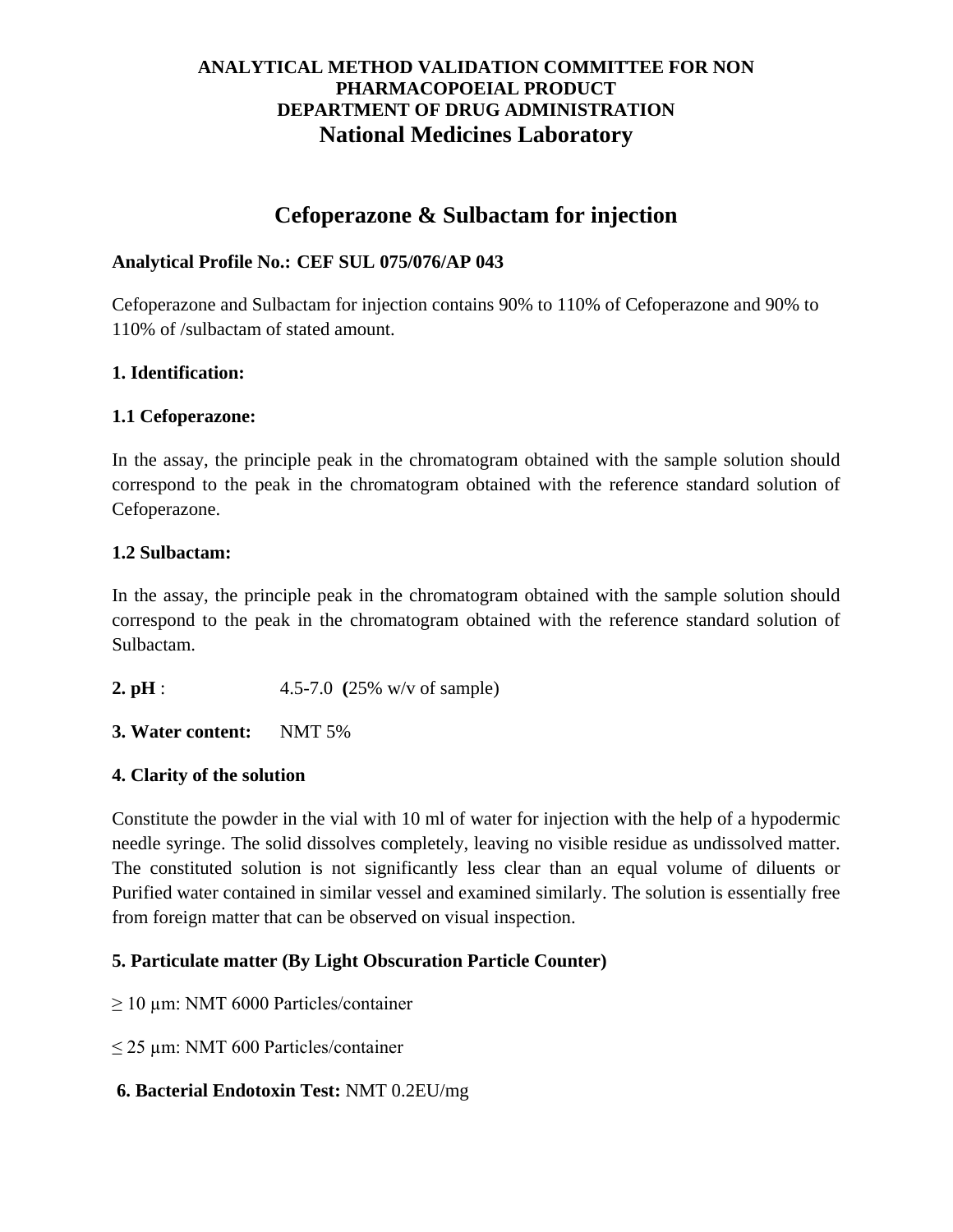## **ANALYTICAL METHOD VALIDATION COMMITTEE FOR NON PHARMACOPOEIAL PRODUCT DEPARTMENT OF DRUG ADMINISTRATION National Medicines Laboratory**

**7. Sterility test:** shows no growth of microorganisms

**8. Assay:** Determine by liquid chromatography

#### **8.1 Chromatographic Condition**

| Column:                  | C <sub>18</sub> , $150*4.6$ mm, $5 \mu m$                                                                                                               |
|--------------------------|---------------------------------------------------------------------------------------------------------------------------------------------------------|
| <b>Flow rate:</b>        | $0.8$ ml/min                                                                                                                                            |
| Detector:                | <b>UV 230nm</b>                                                                                                                                         |
| <b>Injection volume:</b> | $20 \mu l$                                                                                                                                              |
| <b>Mobile Phase:</b>     | Buffer: Acetonitrile (70:30)                                                                                                                            |
| <b>Buffer:</b>           | Transfer 3.3 ml of Tetrabutyl ammonium hydroxide (40% in water) in<br>1000ml of water and adjust the pH to $6.6 \pm 0.05$ with orthophosphoric<br>acid. |

#### **8.3 Test Preparation:**

Weigh twenty units taken randomly, and record their fill weight. Empty the content of the entire ten containers and mix all the content and keep the content in the air tight container. Weigh the sample equivalent to 40 mg of Cefoperazone and transfer into 20 ml volumetric flask. Dissolve it with mobile phase and make up the volume with same solvent. Dilute 5 ml of the resulting solution to 25 ml with mobile phase. Filter the resulting solution through 0.2 µm membrane filter paper.

### **8.2 Standard Solution:**

Weigh accurately about 42 mg of Cefoperazone Sodium WS and 44 mg of Sulbactam Sodium WS in 20 ml volumetric flask. Dissolve with mobile phase and make up the volume with same solvent. Dilute 5 ml of the resulting solution to 25 ml with mobile phase. Filter the resulting solution through 0.2 µm membrane filter paper.

### **8.4 Procedure:**

Inject the reference solution five/six times and sample solutions. The test is not valid unless the column efficiency is not less than 2000 theoretical plates, tailing factor is not more than 2.0, the relative standard deviation for replicate injections is not more than 2.0% and the resolution